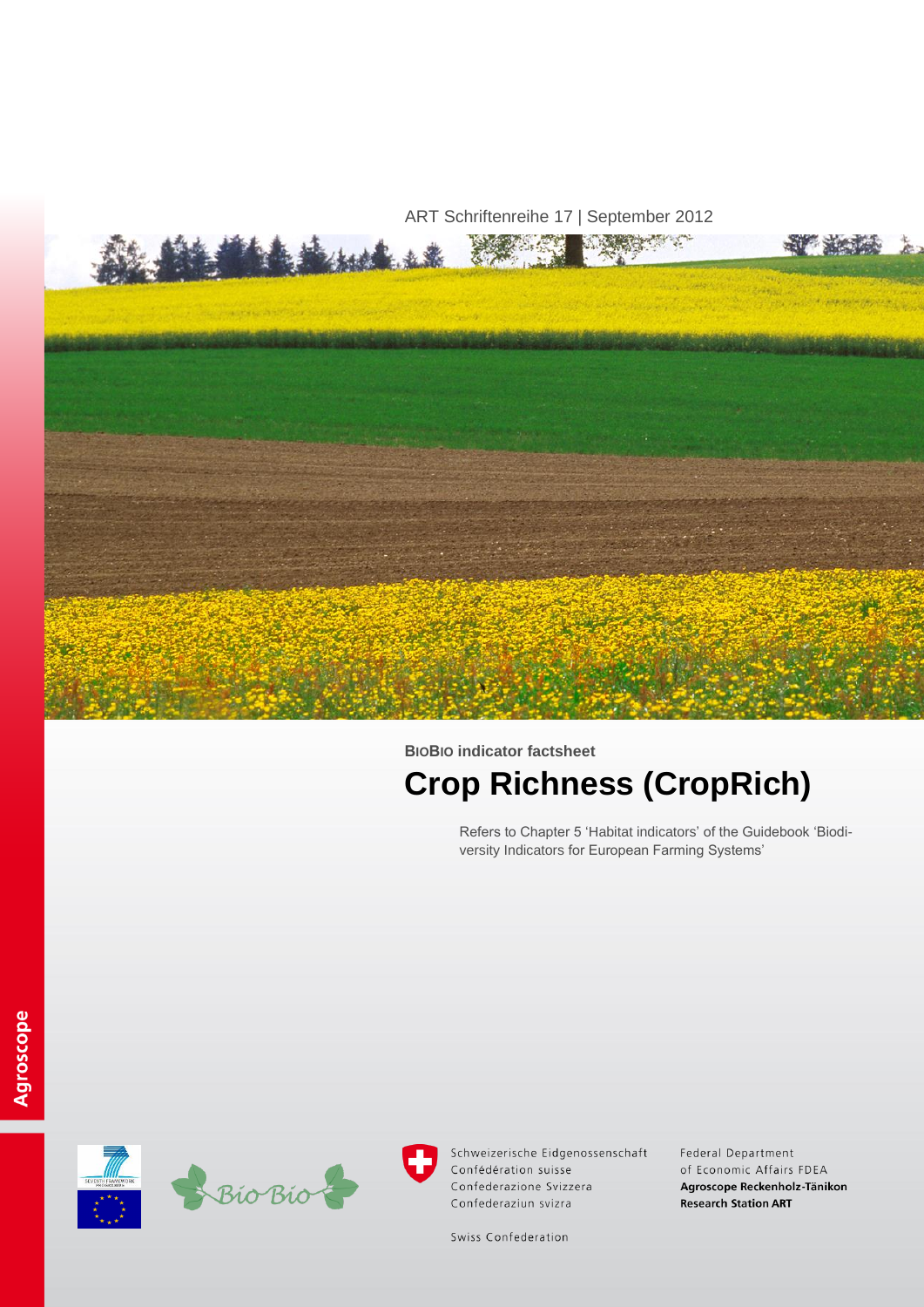# **Crop Richness (CropRich)**

#### **Description**

Number of crops cultivated on a farm on a per hectare basis. Crops considered are arable crops (including forage and sown grassland), vegetables and tree crops. The indicator relates to the areal farm habitats, excluding woods and forest, permanent grassland, sparsely vegetated semi-natural habitats and all linear habitats. The **unit** of measurement is the number of crop types per hectare of farm area. **Subindicators** can be generated from the data for crop categories (arable crops, vegetable crops, tree crops etc.).

CropRich is applicable for arable farming systems but not for grassland farming systems that have mainly permanent grassland. Crop Richness is standardised to a per area basis to correct for differences in farm sizes.

#### **Surveyor skills**

The collection of crop species data using questionnaires to farmers means that surveyors require no detailed agronomical or ecological skills.

#### **Data collection method**

The data survey is performed using a questionnaire<sup>1</sup>. Low effort.

#### **Calculation method**

Crop Richness (CropRich) is calculated as the total number of crop species divided by farm size:

$$
CropRich = \frac{N}{UAA}
$$

*CropR* being Crop Richness, N being the total number of crop types (including sown forage crops, vegetable crops, tree crops) and UAA being the farm size (Utilized Agricultural Area) in hectares to standardize for farm area. For small farms <1ha this standardization would lead to artificially high values due to mathematical reasons. CropRich should therefore not be calculated for farms <1ha.

#### **Results from BioBio case studies**

The graph shows an example of the Crop Richness indicator for the 16 arable farms in the Austrian case study. The values differ by a factor of eight, farm n° 15 managing eight times more crops (per hectare) than farm n° 2.

#### **Estimated effort and costs**

l

#### **(labour effort required, analysis)**

Cost and time effort of this questionnaire-derived indicator is low, especially if integrated into existing reporting systems required of farmers.





*Examples of crop richness. Large field of crop monocultures in Switzerland and small, diverse inter-cropped fields in Uganda. Photos: Debra Bailey and Felix Herzog, Agroscope*

#### **Crop Richness as a change indicator**

A decreasing indicator value (at constant farm size / crop area) may indicate increased specialization of the farm business and abandonment of specific crops. As each crop type offers (slightly) different habitat conditions for farm wildlife, a reduction in the number of crops results in pressure on species diversity.

Dennis P. et al. 2012. Biodiversity in organic and low-input [farming systems.](http://www.biobio-indicator.org/deliverables.php) ALTERRA Report 2308.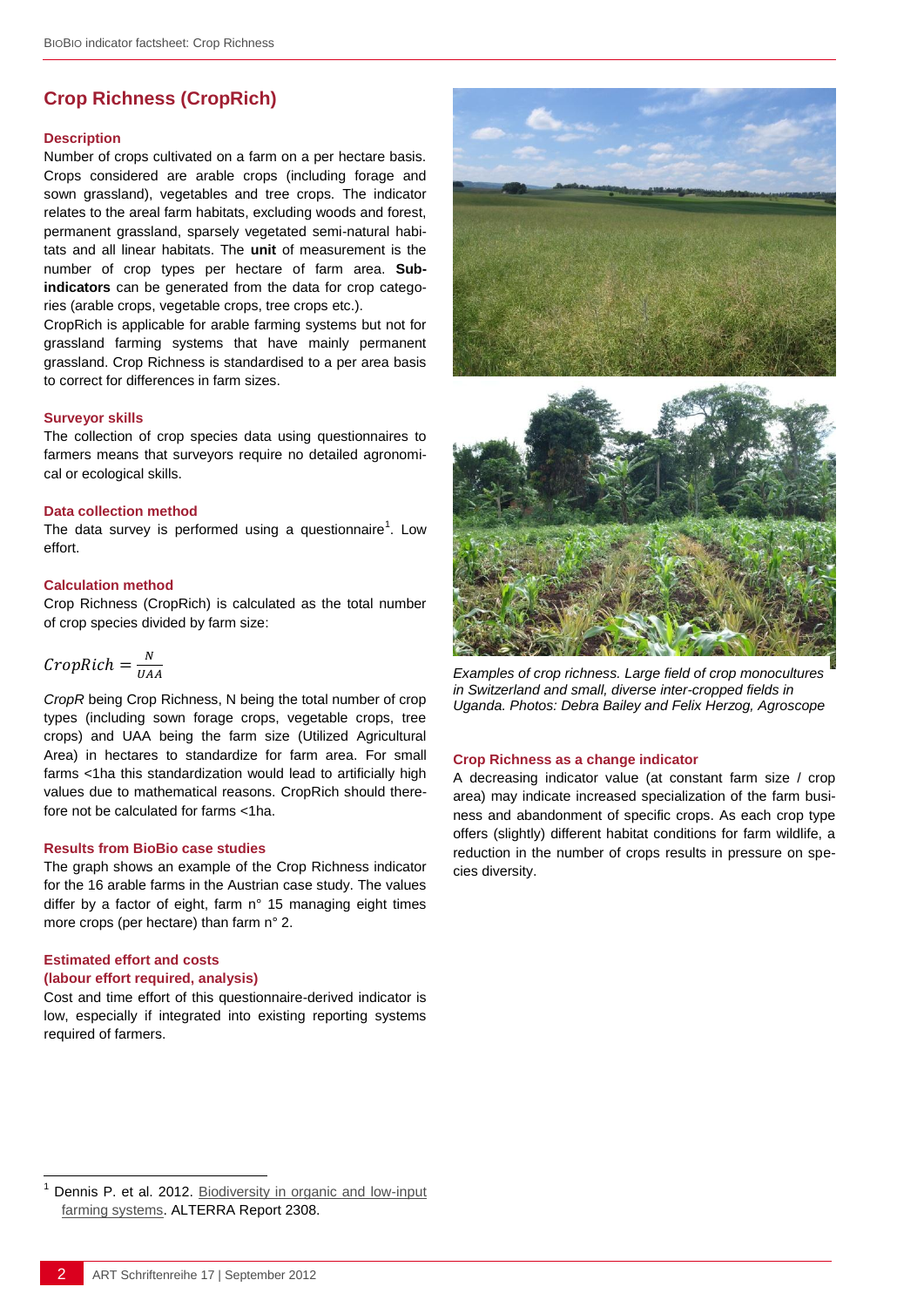

*Crop richness per farm in the Austrian case study farms.*

# **Interpretation**

 $\overline{a}$ 

'Crop Richness' is similar to 'Habitat Richness' but is restricted to frequently disturbed farm habitats (arable, fruit and vegetable crops). 'Habitat Richness' on the other hand also includes permanent grassland and semi-natural habitats as well as all linear elements.

'Crop Richness' has been shown to positively correlate with the diversity of arthropods in arable landscapes across Europe<sup>2</sup>, which confirms that they act as habitats for different arthropod groups. An increased number of (arthropod) species can therefore be expected if CropRich values increase. Wild plant species richness principally depends on the richness (and area) of semi-natural habitats rather than CropRich, probably due to weed control in crops.

Interpretations and comparison between different case study areas have to take into account farming system properties. For example, vineyards in Italy have a lower value than mixed systems, e.g. in the German case study.

 $2$  Billeter et al., 2008. Indicators for biodiversity in agricultural landscapes: a pan-European study. *Journal of Applied Ecology* 45, 141–150.